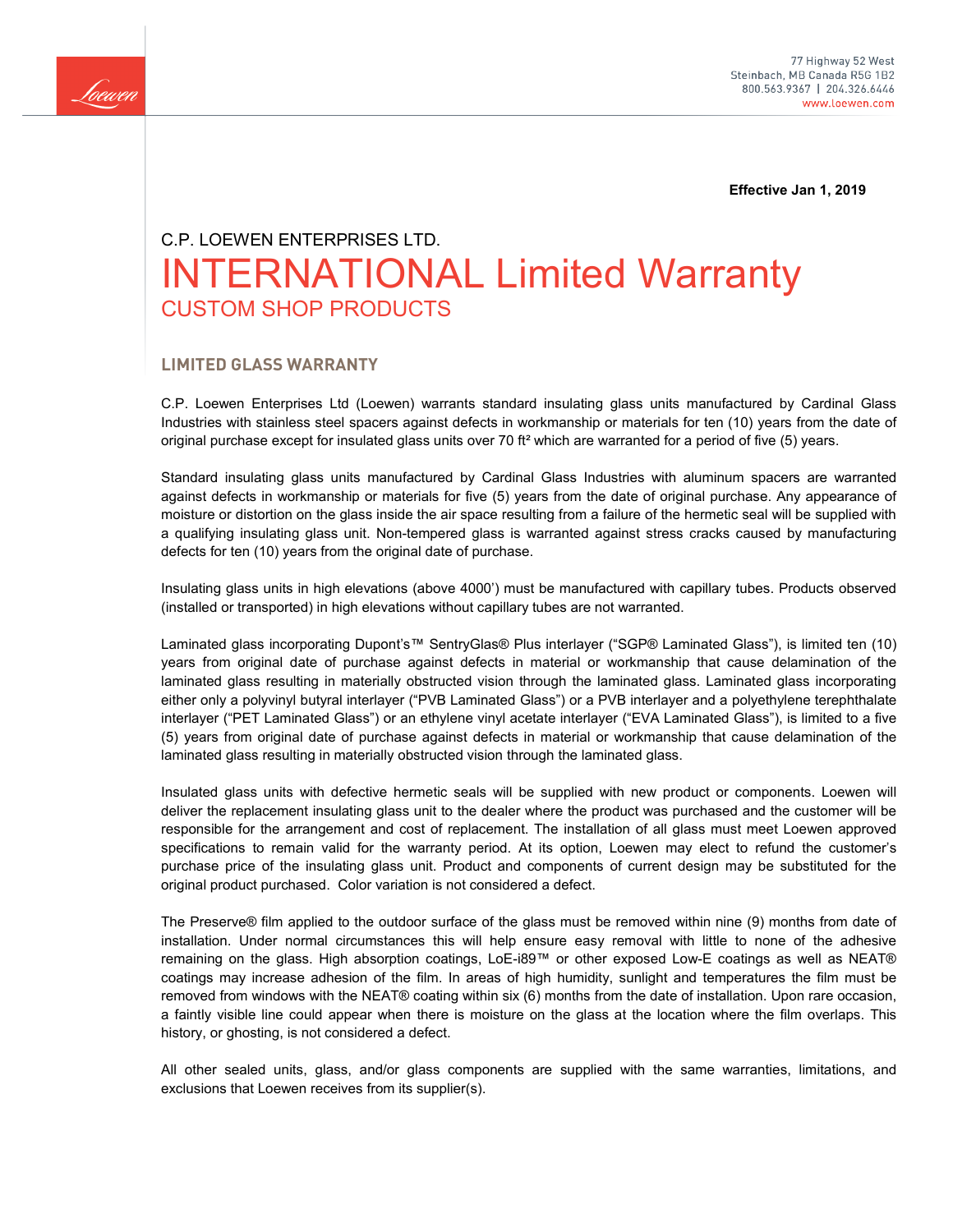

# **WOOD COMPONENT LIMITED WARRANTY**

Loewen warrants wood components on products against defects in materials or workmanship that affect product performance for a period of five (5) years from the date of original purchase. Thereafter, Loewen at its sole option, may repair or replace the defective component(s) with the same or equivalent product(s) or component(s) by delivering the replacement component(s) to the dealer where the product was purchased. The customer is responsible for the arrangement and cost of installation and/or replacement. At its option, Loewen may elect to refund the customer's purchase price of the product component(s).

## **COMPONENT LIMITED WARRANTY**

Loewen warrants all non-glass components including locks, hardware, hinges, and non-wood components against defects in materials or workmanship that affect product performance for a period of one (1) year from the date of original purchase. During the warranty period, Manufacturer, at its sole option, may repair or replace the defective component(s) with the same or equivalent product(s) or component(s) by delivering the replacement component(s) to the dealer where the product was purchased. The customer is responsible for the arrangement and cost of installation and/or replacement. At its option, Loewen may elect to refund the customer's purchase price of the product component(s).

Oil Rubbed finishes include an applied oil and variation in color between individual pieces of hardware is normal and should be anticipated. Repeated handling of oil rubbed bronze hardware will create the bronze or brass patina that is the distinguishing characteristic of oil-rubbed and rustic bronze finishes. Oil rubbed bronze and rustic bronze are "living finishes" with no protective coating. With time or frequent handling, the dark oiled appearance will wear away revealing the bronze or brass substrate beneath. This is considered normal and not a warranted item. The appearance of these finishes will vary depending on usage, supplier and environmental conditions such as, but not limited to, high salt concentrations. This patina process is considered normal and not a warranted item.

# **ACCOYA® COMPONENT LIMITED WARRANTY**

Manufacturer warrants Accoya® components on products against defects in materials or workmanship that affect product performance for a period of twenty (20) years from the date of original purchase. All other wood components are covered under Loewen's Limited Warranty for Custom Shop Products. During the warranty period, Loewen, at its sole option, may repair or replace the defective component(s) with the same or equivalent product(s) or component(s) by delivering the replacement component(s) to the dealer where the product was purchased. The customer is responsible for the arrangement and cost of installation and/or replacement. At its option, Loewen may elect to refund the customer's purchase price of the product component(s).

## **FINISHES**

#### **EXTERIOR CLADDING FINISHES**

Loewen's standard aluminum finish is warranted for a period of twenty (20) years from the date of original purchase against manufacturing defects resulting in chalk (in excess of ASTM D-4214 number eight (8) rating, determined by the procedure outlines in ASTM D-4214), fade (more than five (5) Delta-E Hunter units (square root of the sum of square Delta L, Delta a, and Delta b) as determined by ASTM method D-2244 method 6.3, and loss of adhesion (peeling), per AAMA (American Architectural Manufacturer's Association's Specification 2605, except where provided below. Anodized finishes are warranted to be free from manufacturing defects for a period of ten (10) years from the date of original purchase, except where provided below. Fiberglass cladding components are warranted free from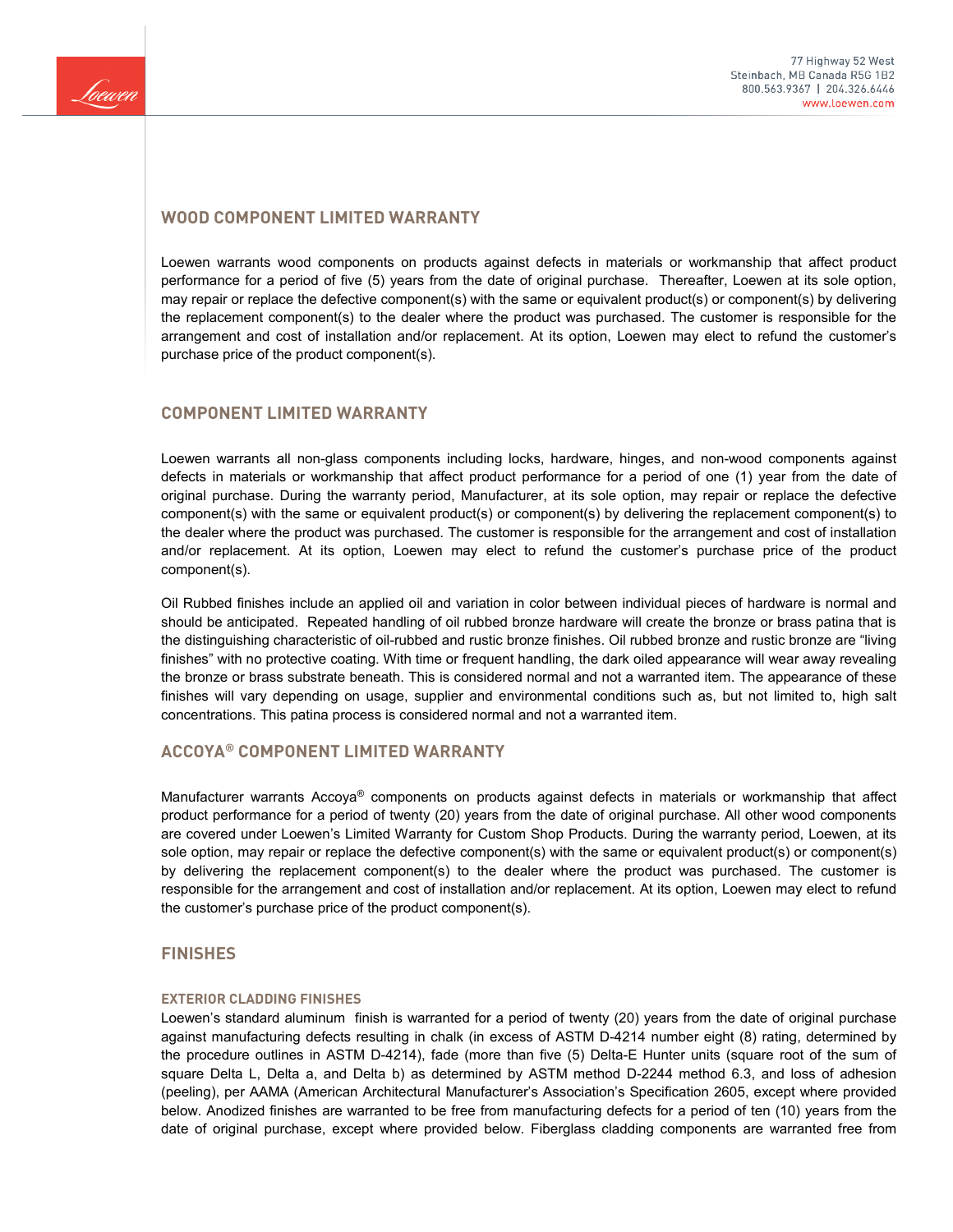

manufacturing defects for a period of ten (10) years from the date of original purchase. Fading or color changes may not be uniform if the surfaces are not equally exposed to the sun and elements, which is not considered a defect. The factory applied protective film on the exterior of some metal clad components is required to be removed within ninety (90) days from date of installation.

Products installed in coastal environments (within one (1) mile of a sea coast or other salt water source) must be cleaned thoroughly with mild detergent soap and water. This must be done every three (3) months as a minimum, and more frequently if necessary to prevent the build-up of salt or corrosive residue. Any chips or scratches must be repaired immediately and not left exposed to the elements. Aluminum clad painted products in these environments are warranted to be free from manufacturing defects that result in abnormal corrosion or deterioration of the exterior cladding or finish for a period of ten (10) years, including anodized sills used on sliding and swinging doors. The determination as to whether abnormal corrosion or deterioration in coastal environments and/or in areas of high salt concentration has occurred will be made at Loewen's sole discretion.

Coastal environments can be extremely corrosive and some finish deterioration is normal and should be expected. Areas with higher salt concentration that are within one (1) mile of a sea coast or other salt water source may have more deterioration occurring.

Except as stated above, anodized finishes are not warranted in coastal or high salt concentration environments.

Failure to comply with the regular cleaning and maintenance requirements within the specified schedule will invalidate this warranty. Thorough cleaning of all exterior window and door surfaces (including those not visible when the operating unit is closed) must be undertaken with mild soap and water and a complete fresh water rinse.

Documented proof of regularly scheduled cleaning is required. A maintenance log as well as instructions on cleaning can be found in the "Care and Maintenance of Exterior Aluminum Cladding" section found at [www.loewen.com.](http://www.loewen.com/)

Loewen at its sole option will supply materials for repair or equivalent product(s) or component(s) for the remaining warranty period by delivering the replacement components to the dealer where the product was purchased. The customer is responsible for the arrangement and cost of installation and/or replacement. At its option, Loewen may elect to refund the customer's purchase price of the product component(s).

## **CYPRIUM COLLECTION**

**Refer to the Loewen Limited Warranty for warranty coverage on Cyprium products**

#### **EXTERIOR AND INTERIOR FINISH WARRANTY**

Exterior and interior factory applied finishes are covered as per the Factory Applied Finishes Limited Warranty.

## **REPLACEMENT PARTS**

Replacement parts provided by Manufacturer staff or agents are warranted for ninety (90) days or the balance of the existing warranty, whichever is greater.

## **WARRANTY LIMITATIONS**

Product and components of current design may be substituted for the original product purchased. Texture and color variation, nail holes, and fastener marks are not considered defects. Labor is not covered by warranty and will be at the expense of the customer.

Clad and non clad panels for all doors including but not limited to Bifold, LiftSlide, and MultiSlide must be properly finished according to Loewen finishing instructions immediately upon delivery to the jobsite. These instructions can be found under the "Guidelines for Finishing your Loewen Windows and Doors" section found a[t www.loewen.com.](http://www.loewen.com/)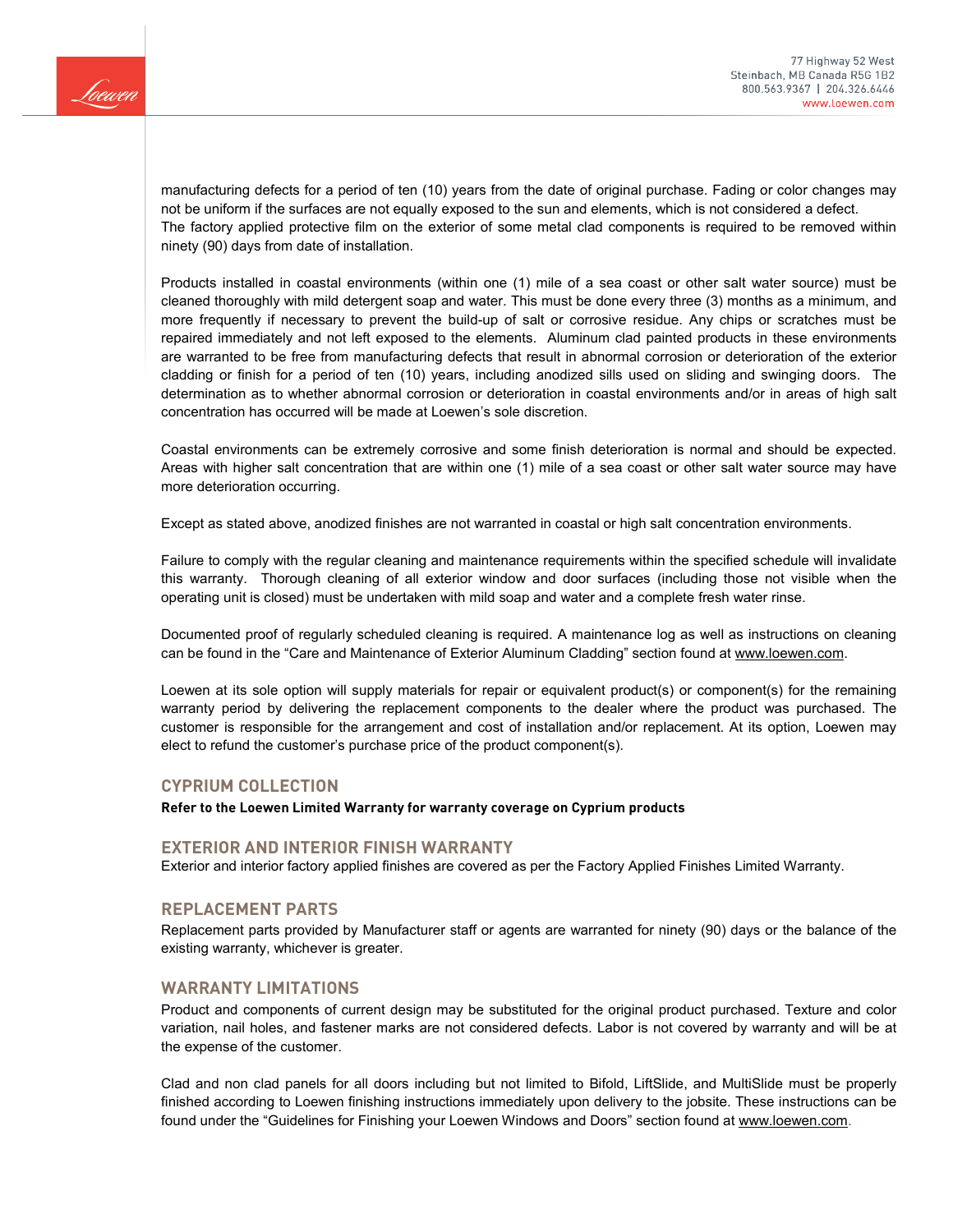

Electric window operators, retractable screens, and other accessories supplied with Manufacturer products are warranted for the same warranties, limitations, and exclusions that Manufacturer receives from its supplier.

Screens are not designed to, nor will they prevent falls.

Suitability and compliance with building codes and standards (local or other), including building components, design and installation of flashing and/or sealing systems, and the use of Manufacturer's product is the responsibility of the purchaser, user, architect, contractor, installer, or other building professional.

The preparation of the rough opening for large openings such as those required by, but not limited to, Lift and Slide, MultiSlide and Bifold doors have unique requirements. Structural headers that allow for deflection no greater than 1/8"along the unsupported length once the header is fully loaded are required. Special care needs to be taken when installing any unit including transoms above such large opening units.

Manufacturer is not responsible for site measurements or the determination of structural and architectural requirements for the installation of fenestration products. Site specifications are typically the responsibility of building professionals or engineers to determine.

All warranty categories are non-prorated except as listed.

This limited warranty supersedes all previous versions and notifications, is not transferable, and applies to product purchased and installed outside of Canada and The United States. The warrantor is C.P. Loewen Enterprises Ltd.

## **EXCLUSIONS**

This limited warranty excludes coverage for damage to Manufacturer's units or non-Manufacturer components and materials as a result of the failure of components covered by the warranty.

This warranty does not cover:

- Touch-up Paint.
- Factory applied primer.

Factory applied primer is meant to assist in the adhesion of a field applied finish top coat and is not meant to provide protection in an unfinished state over an extended period of time.

- Minute paint fracturing which may occur in proper fabrication of building parts.
- Scratches, abrasions, or other damage caused by improper handling or cleaning.
- Repainting or refinishing costs after replacement of defective components.
- Costs for installation, loss of time, inconvenience, delays in construction, or late delivery.
- Normal wear or discoloration of finishes, including tarnishing; and condensation or frost on exposed surfaces of the insulating glass unit, either on the inside or on the outside of the house resulting from excessive humidity.
- Cracked, shattered or broken glass; damage due to application of films, fixtures or decorations.
- Minor glass imperfections which do not impair structural integrity or obscure normal vision, including minor scratches and curvature of the glass, are not considered defects and are excluded from coverage.
- Visual distortion in tempered, heat strengthened and or laminated glass is to be expected. This is not considered a defect. Bi-stable glass characteristics are normal in oversized tempered and heat strengthened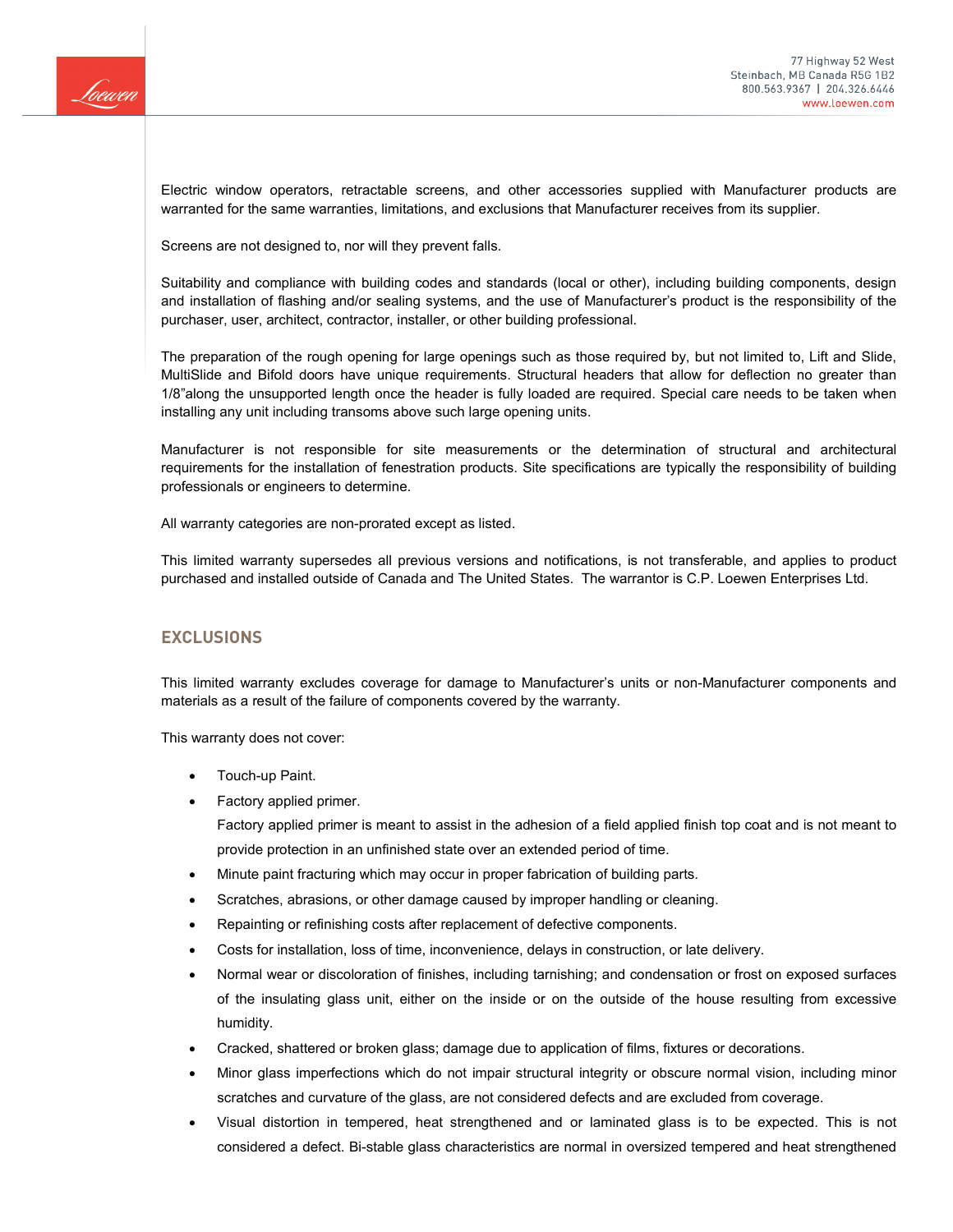

77 Highway 52 West Steinbach, MB Canada R5G 1B2 800.563.9367 | 204.326.6446 www.loewen.com

glass. This is not considered a defect. This can be reduced by using thicker glass and sizes that are more rectangular than square.

- Damage due to direct heat or flame.
- Damage or failure of hermetic seals from improper installation.
- Insulating glass units installed in units not manufactured by Manufacturer.
- Other manufacturer's glass or insulating glass units, unless factory installed by Manufacturer.
- Insulating glass units manufactured with Georgian Polished Wire glass installed in doors.
- Retention of Argon or other inert gas present in insulating glass at time of manufacture.
- Bending of metal components may lead to surface deformation and should be anticipated
- Damage from accident, improper handling, alteration or misuse.
- Damage occurring in transit after leaving the Manufacturer's plant or truck.
- Damage occurring in the customer's storage facility, on site prior to or during construction, through vandalism, theft, or from any other cause beyond Manufacturer's control.
- Damage to products or structures resulting from improper installation, including, but not limited to, nonstandard and/or improper installation including non-vertical, upside down, on the side, out of square and out of plumb.
- Damage to products resulting from improper storage.
- Installation in structures lacking adequate moisture drainage or moisture management including units installed without flashing and units with Exterior Insulation and Finish Systems ("EIFS") without proper drainage systems.
- Deficiencies in construction, building design and maintenance.
- Damage resulting from exposure to extreme weather, excessive humidity or excessive dryness.
- Bleed through of resin, pitch or tannins.
- Damage while in an unfinished or unprotected state (may include distortion or splitting of wood components). Interiors must be primed, sealed, or finished within 14 days of delivery. Exteriors must be primed, sealed, or finished immediately upon delivery.
- Corrosion and related damage.
- Use of brick wash, chemical solvents or other inappropriate cleaners.
- Acts of God, nature, war, or terrorism.
- Modifications and alterations to product and/or repair or service of the product by anyone other than manufacturer.
- Any use of the product other than for which it was intended.
- The use of 1 3/8" doors for exterior purposes.
- The use of Alder wood for exterior use.
- True plank doors or plank overlays.
- Wood screen door panels for warpage or bowing
- Products installed in or near pools, saunas, hot tubs, or other high-humidity environments
- Variations in wood color, texture, pattern and/or grain. These are natural characteristics of wood and are not considered defects.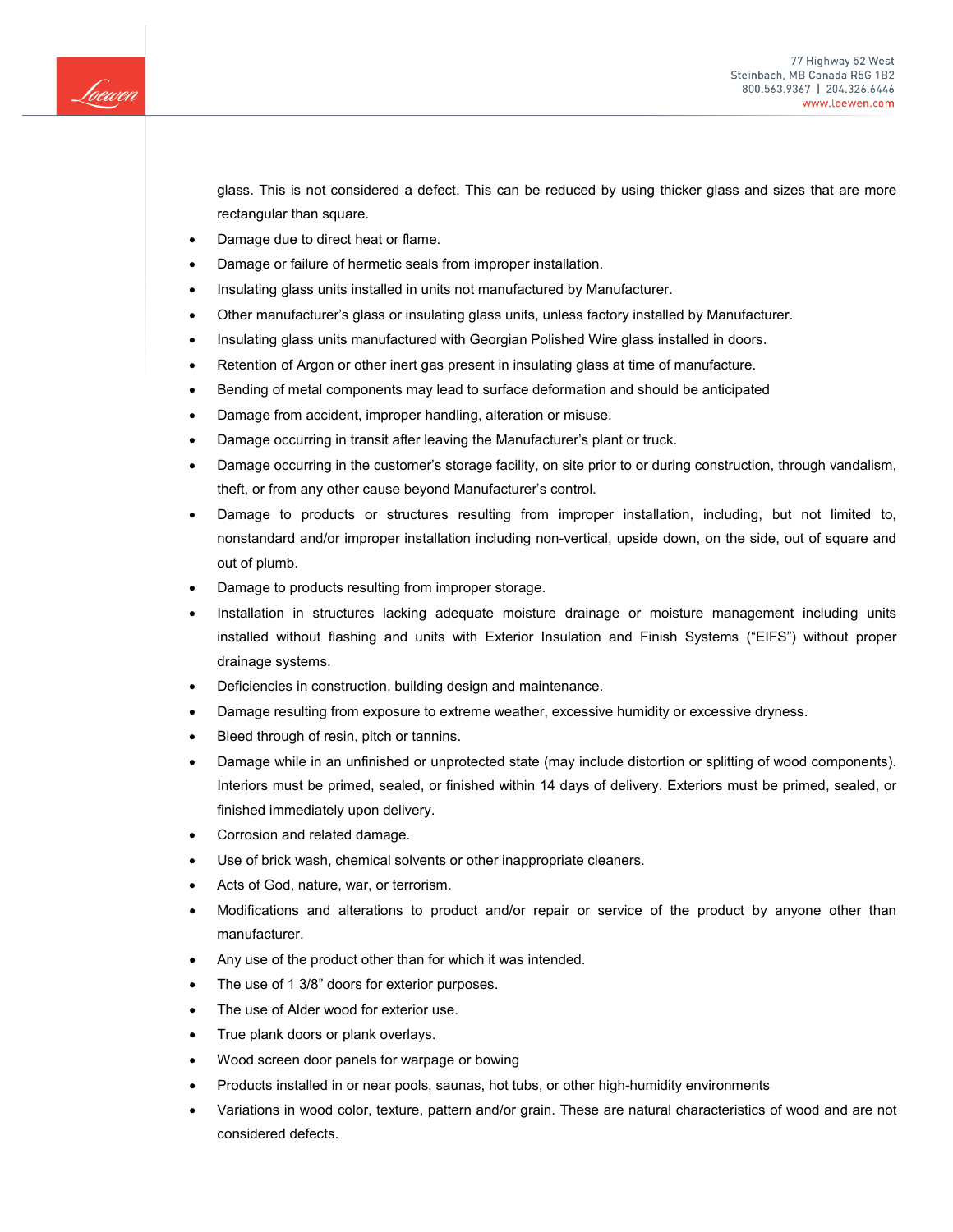

- Doors installed with an inadequate overhang above. An adequate overhang refers to an overhang projecting a distance away from the door that is at least equal to one-half of the elevation difference between the bottom of the door and the base of the overhang structure at a minimum.
- Oversized product.
- Doors above 84" in height must have a multipoint lock installed.

Defects shall be defined by any characteristic, flaw, failure, weakness, imperfection, or error, determined by Manufacturer to be defective in material or workmanship, under normal use.

Minimal flexing of door panels or door warpage is considered a defect when the deflection exceeds 8 mm (5/16"), providing the door is manufactured with standard multi-point lock and hinge preparation. Minute fracturing of paint finishes is not considered a defect and is excluded from coverage. For doors over 84″ in height, a multipoint is required and the warpage is limited to any 84" portion of the door. Warpage will be measured by placing a straight edge or a taut line on the concave face of the door and determining the maximum distance from the straight edge or line to the door face. The door must be properly hung and finished with all surfaces being sealed and cannot be the result of an improperly installed door jamb or a wall out of plumb. Multi-point locks must be activated and used at all times.

Flush track for LiftSlide and other products and flat/low profile door sills are not warranted against water or air intrusion of any sort. The Owner must make sure that these units are installed in an area that is covered and not exposed to unfavorable weather conditions. The Owner takes full responsibility for the installation and use of these products.

Loewen published performance ratings are representative of average performance and are not warranted for specific units or applications. Product performance can vary and will change over time. Examples of situations that can have an impact on performance include but are not limited to shipping and handling, installation, maintenance, exposure and normal wear and tear.

Custom Shop products are tailored to project specifications and as such, may be untested and not come with performance ratings of any kind. The warranty for Custom Shop products will vary from core Loewen products.

## **WARRANTY CONDITIONS**

THE LIMITED WARRANTY SET FORTH BY THE MANUFACTURER IN THIS DOCUMENT EFFECTIVE JANUARY 1, 2019 IS THE ONLY EXPRESS WARRANTY APPLICABLE TO THESE PRODUCTS. NO ONE IS AUTHORIZED TO MODIFY OR EXPAND THIS LIMITED WARRANTY. THE ABSOLUTE LIMIT OF LOEWEN'S LIABILITY IS THE PURCHASE PRICE OF THE PRODUCT. THERE IS NO OTHER EXPRESS WARRANTY. ANY IMPLIED WARRANTIES, INCLUDING THOSE OF MERCHANTABILITY AND FITNESS FOR A PARTICULAR PURPOSE, ARE LIMITED TO THE DURATION OF THE EXPRESS WARRANTY PROVIDED HEREIN. THIS LIMITED WARRANTY IS THE EXCLUSIVE REMEDY, AND LIABILITY FOR INCIDENTAL OR CONSEQUENTIAL DAMAGES UNDER ANY AND ALL WARRANTIES IS EXCLUDED TO THE EXTENT PERMITTED BY LAW.

Some states do not allow the exclusion or limitation of incidental or consequential damages or limitations on how long an implied warranty lasts, so the above exclusion or limitation may not apply to you. This warranty gives you specific legal rights, and you may also have other rights, which vary from state to state.

## **RECEIVING PRODUCT**

Upon receipt of product, it is mandatory that an inspection immediately occurs, verifying that the products received are what was ordered. In addition, the product(s) need to be checked for potential freight damage and/or defects.